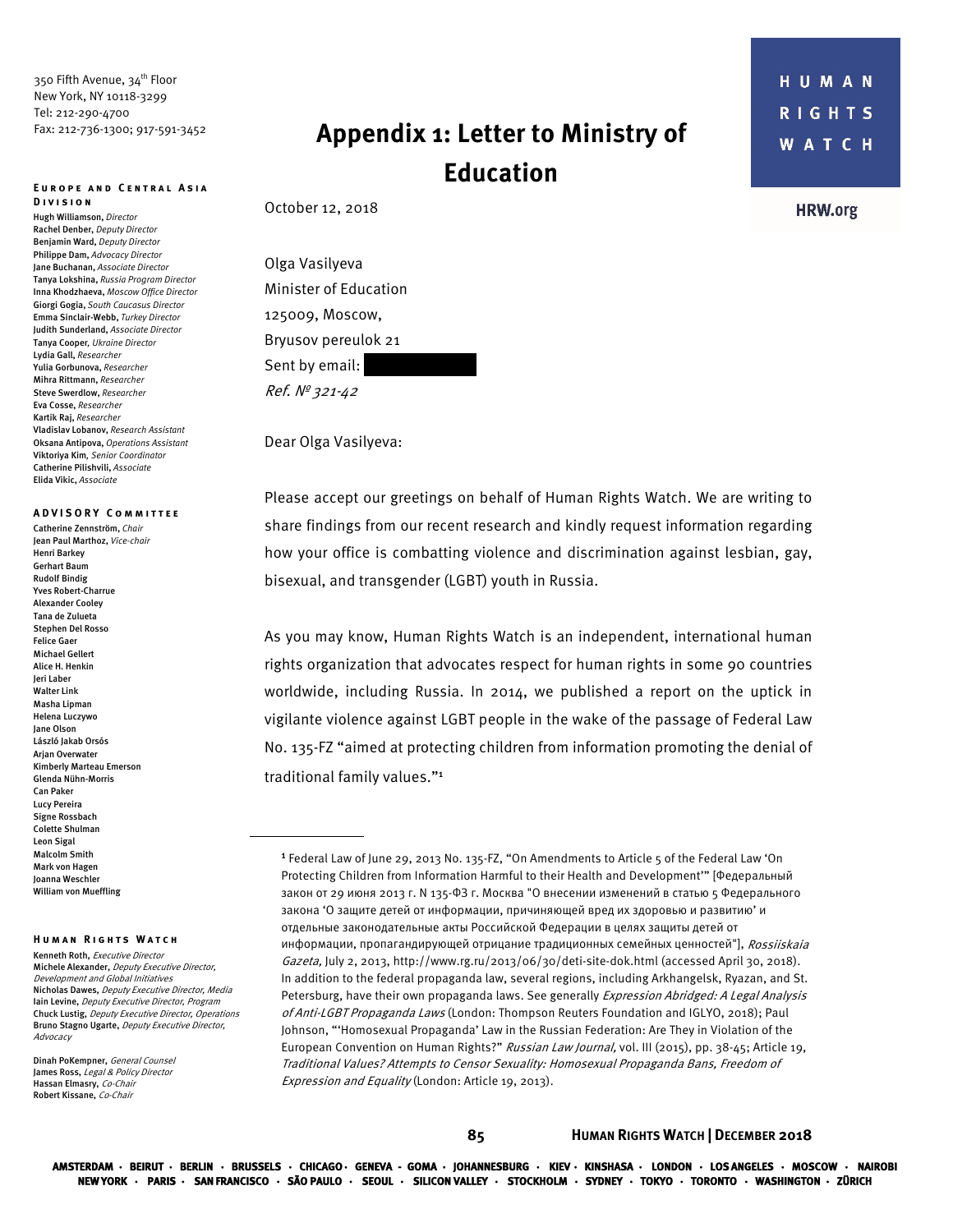Since October 2016, we have been conducting in-depth research with LGBT youth in Russia, including school children, as well as psychologists who work with them. We found that while the law purports to protect children, it in fact greatly harms them by cutting off valuable sources of information and support from them and curtailing the ability of mental health professionals to effectively provide services to them.

We plan to publish our report later this autumn, and we kindly request your response to the information and queries below by October  $27<sup>th</sup>$  so that we might accurately represent the government's position in our publications.

Our research revealed the following:

- LGBT youth interviewed for this report explained that their primary struggle was not coming to terms with their sexual orientation or gender identity as such, but rather finding accurate information about gender and sexuality in a hostile environment and in the face of a relentless onslaught of stereotypes, misinformation, and noxious anti-LGBT rhetoric.
- LGBT youth interviewed by Human Rights Watch described feelings of intense fear of disclosing their sexual orientation or gender identity in their daily lives, as well as distrust in the individuals and systems that should provide them safety and refuge. This includes at school and in their communities. Some interviewees reported incidents of physical violence that mirror patterns of violence against LGBT people in Russia we and other independent non-governmental organizations have documented in the past.
- Mental health professionals who work with LGBT youth told us that the law has significantly curtailed their ability to communicate openly and honestly with their clients and provide meaningful support and care. Many of them flagged that the law has led them to avoid speaking affirmatively and openly about gender and sexuality issues, hiding LGBT-themed resources, and operating on the suspicion that clients might inform officials that they are running afoul of the law. Some also reported that the law has effectively demonized mental health professionals who work with LGBT youth.

We are also aware of multiple incidents in which the law has been used to punish free expression of sexual orientation and gender identity and curtail support initiatives for LGBT children. For example the prosecutions and conviction twice in 2015 of Elena Klimova,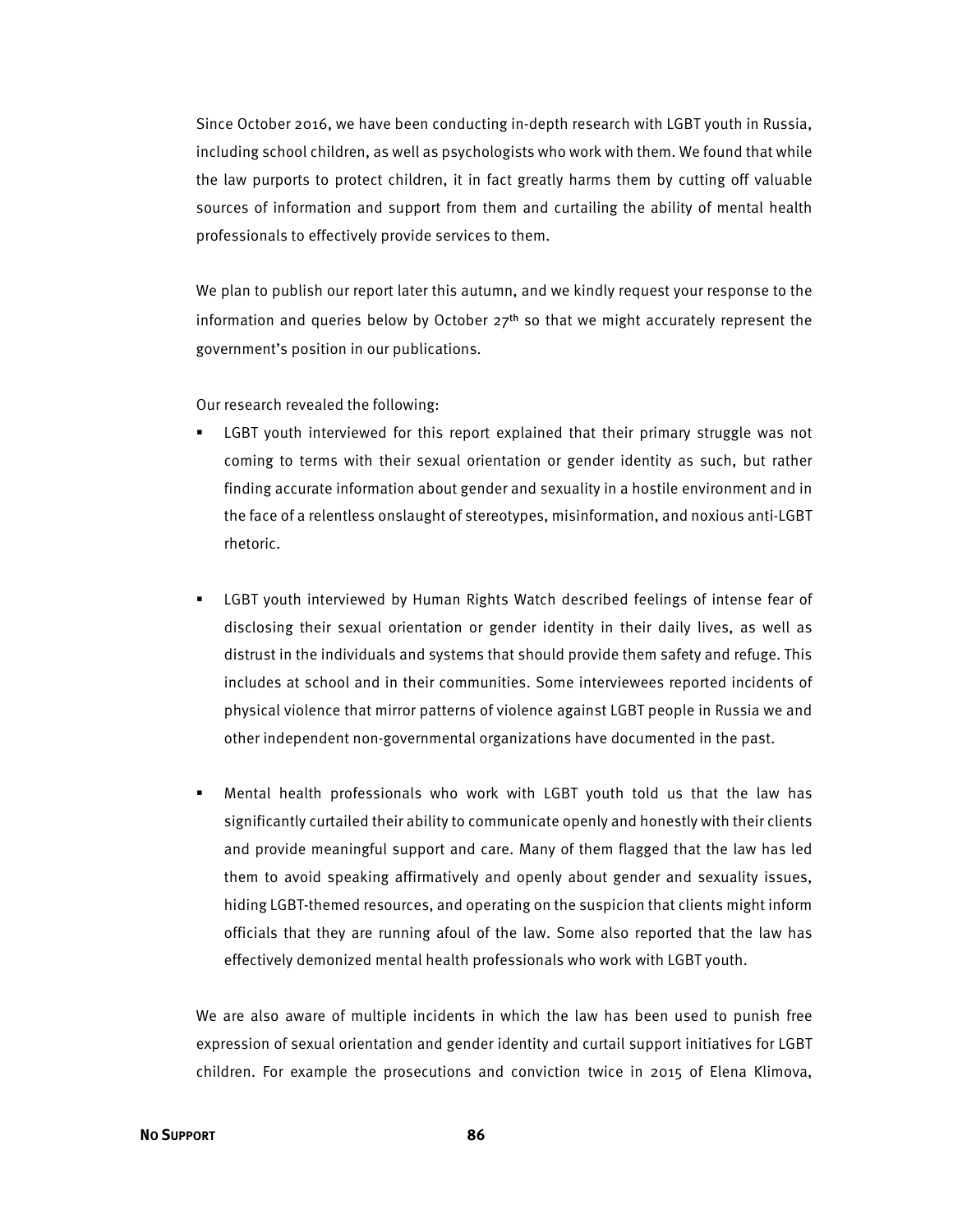founder of the group Deti-404 and the administrator of the group's online activities, for violating the law. Deti-404 is a website that connects tens of thousands of LGBT youth to each other and to mental health support services that are crucial for their health and in some cases their survival. Roskomnadzor accused the group of engaging in activities involving "propaganda of nontraditional sexual relationships".

We share the concerns of other entities, such as the United Nations Committee on the Rights of the Child, that this law is not only discriminatory on its face, but also does the exact opposite of its intent. It does not protect children, but rather harms them. Last year, the European Court on Human Rights found the same in its ruling in the case of Bayev v. Russian Federation.

We kindly request your response to the following queries by October  $27^{th}$ :

- What steps has your ministry taken to protect the free expression, privacy, and security rights of LGBT youth in schools?
- What reporting mechanisms does your ministry have in place to receive complaints of harassment, bullying, violence, and discrimination in school, and promptly investigate and act appropriately upon receipt of complaints?
- Do school psychologists get any training in working with LGBT children?

Sincerely yours,

Hugh Williamson

Hugh Williamson Director, Europe and Central Asia Division Human Rights Watch

Michael Garcia Bochenek Senior Counsel, Children's Rights Division Human Rights Watch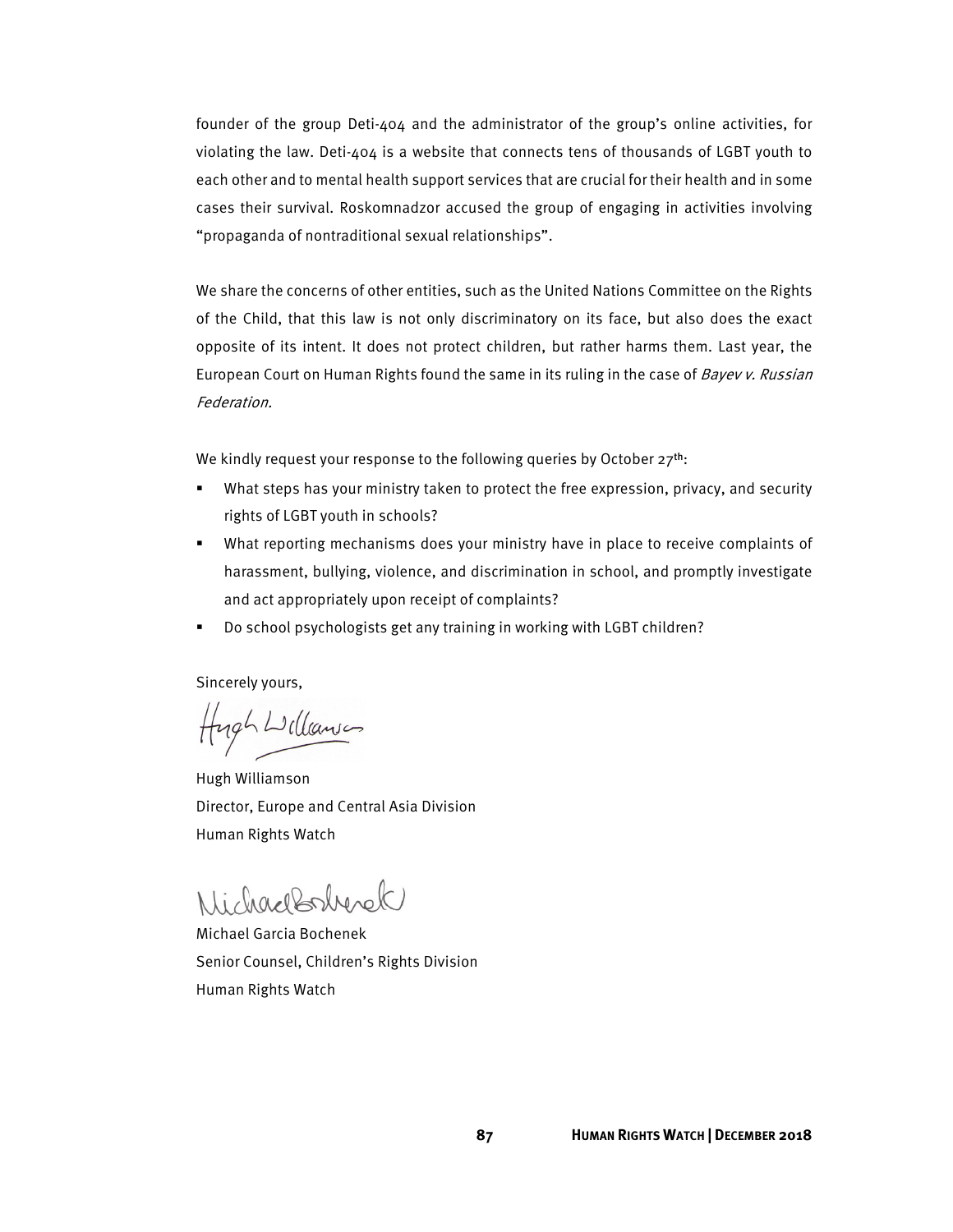350 Fifth Avenue, 34<sup>th</sup> Floor New York, NY 10118-3299 Tel: 212-290-4700 Fax: 212-736-1300; 917-591-3452

#### **Europe and Central Asia Division**

Hugh Williamson, *Director* Rachel Denber, *Deputy Director*  Benjamin Ward, *Deputy Director*  Philippe Dam, *Advocacy Director*  Jane Buchanan, *Associate Director*  Tanya Lokshina, *Russia Program Director*  Inna Khodzhaeva, *Moscow Office Director* Giorgi Gogia, *South Caucasus Director* Emma Sinclair-Webb, *Turkey Director*  Judith Sunderland, *Associate Director*  Tanya Cooper*, Ukraine Director*  Lydia Gall, *Researcher* Yulia Gorbunova, *Researcher*  Mihra Rittmann, *Researcher* Steve Swerdlow, *Researcher*  Eva Cosse, *Researcher*  Kartik Raj, *Researcher*  Vladislav Lobanov, *Research Assistant* Oksana Antipova, *Operations Assistant*  Viktoriya Kim*, Senior Coordinator*  Catherine Pilishvili, *Associate*  Elida Vikic, *Associate* 

## **A DVISORY Committee**

Catherine Zennström, *Chair* Jean Paul Marthoz, *Vice-chair* Henri Barkey Gerhart Baum Rudolf Bindig Yves Robert-Charrue Alexander Cooley Tana de Zulueta Stephen Del Rosso Felice Gaer Michael Gellert Alice H. Henkin Jeri Laber Walter Link Masha Lipman Helena Luczywo Jane Olson László Jakab Orsós Arian Overwater Kimberly Marteau Emerson Glenda Nühn-Morris Can Paker Lucy Pereira Signe Rossbach Colette Shulman Leon Sigal Malcolm Smith Mark von Hagen Joanna Weschler William von Mueffling

### **Human Rights Watch**

Kenneth Roth, Executive Director Michele Alexander, Deputy Executive Director, Development and Global Initiatives Nicholas Dawes, Deputy Executive Director, Media Iain Levine, Deputy Executive Director, Program Chuck Lustig, Deputy Executive Director, Operations Bruno Stagno Ugarte, Deputy Executive Director, Advocacy

Dinah PoKempner, General Counsel James Ross, Legal & Policy Director Hassan Elmasry, Co-Chair Robert Kissane, Co-Chair

## **Appendix 2: Letter to Ministry of Health**

October 12, 2018

Veronika Skvortsova Minister of Health 127994, Moscow, Rakhmanovskiy pereulok 3

Sent by email:

Ref. № 321-43

## Dear Veronika Skvortsova:

Please accept our greetings on behalf of Human Rights Watch. We are writing to share findings from our recent research and kindly request information regarding how your office is combatting violence and discrimination against lesbian, gay, bisexual, and transgender (LGBT) youth in Russia.

As you may know, Human Rights Watch is an independent, international human rights organization that advocates respect for human rights in some 90 countries worldwide, including Russia. In 2014, we published a report on the uptick in vigilante violence against LGBT people in the wake of the passage of Federal Law No. 135-FZ "aimed at protecting children from information promoting the denial of traditional family values."<sup>2</sup>

**HRW.org** 

<sup>2</sup> Federal Law of June 29, 2013 No. 135-FZ, "On Amendments to Article 5 of the Federal Law 'On Protecting Children from Information Harmful to their Health and Development'" [Федеральный закон от 29 июня 2013 г. N 135-ФЗ г. Москва "О внесении изменений в статью 5 Федерального закона 'О защите детей от информации, причиняющей вред их здоровью и развитию' и отдельные законодательные акты Российской Федерации в целях защиты детей от информации, пропагандирующей отрицание традиционных семейных ценностей"], Rossiiskaia Gazeta, July 2, 2013, http://www.rg.ru/2013/06/30/deti-site-dok.html (accessed April 30, 2018). In addition to the federal propaganda law, several regions, including Arkhangelsk, Ryazan, and St. Petersburg, have their own propaganda laws. See generally Expression Abridged: A Legal Analysis of Anti-LGBT Propaganda Laws (London: Thompson Reuters Foundation and IGLYO, 2018); Paul Johnson, "'Homosexual Propaganda' Law in the Russian Federation: Are They in Violation of the European Convention on Human Rights?" Russian Law Journal, vol. III (2015), pp. 38-45; Article 19, Traditional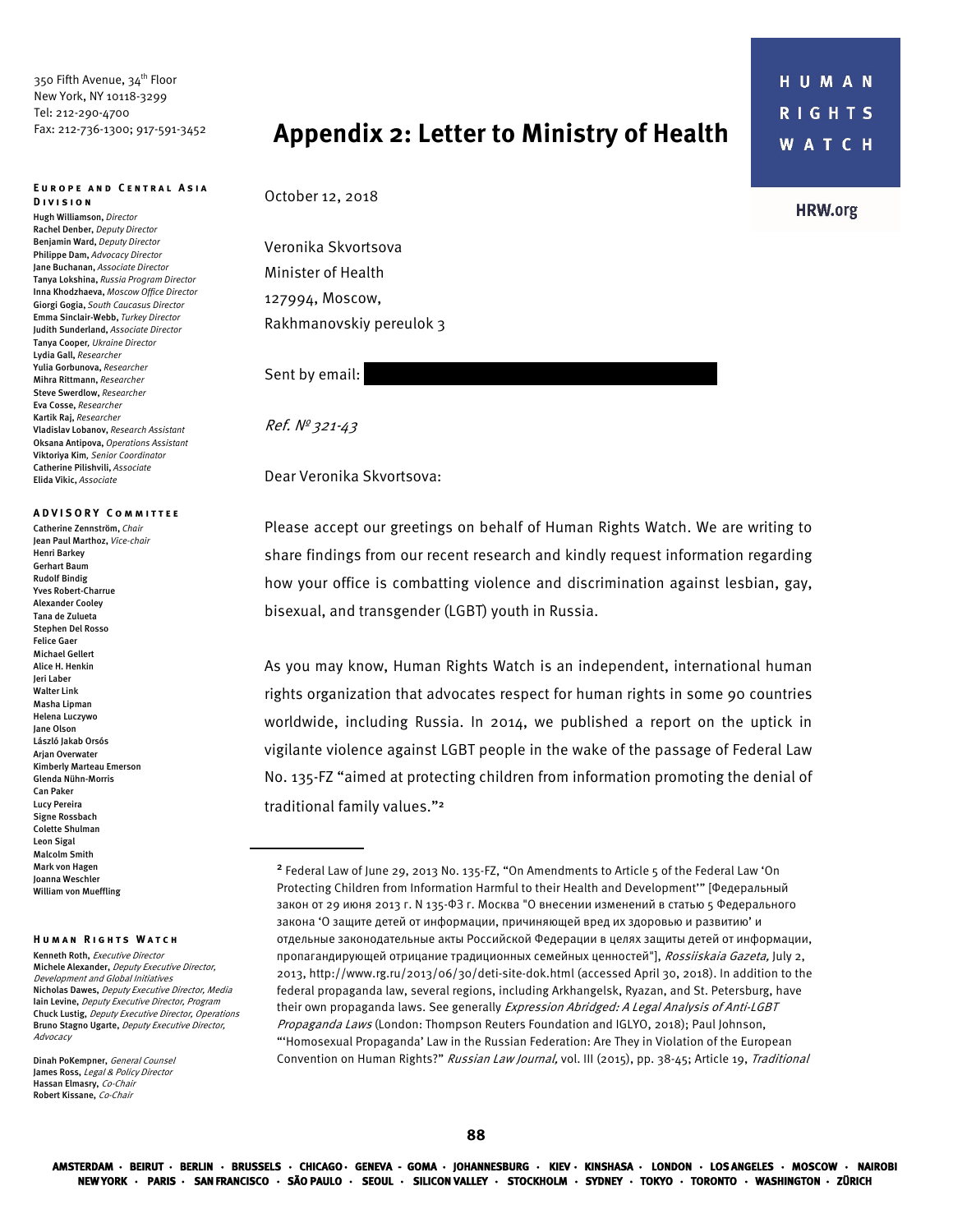Since October 2016, we have been conducting in-depth research with LGBT youth in Russia, including school children, as well as psychologists who work with them. We found that while the law purports to protect children, it in fact greatly harms them by cutting off valuable sources of information and support from them and curtailing the ability of mental health professionals to effectively provide services to them.

We plan to publish our report later this autumn, and we kindly request your response to the information and queries below by October  $27<sup>th</sup>$  so that we might accurately represent the government's position in our publications.

Our research revealed the following:

 $\overline{\phantom{a}}$ 

- LGBT youth interviewed for this report explained that their primary struggle was not coming to terms with their sexual orientation or gender identity as such, but rather finding accurate information about gender and sexuality in a hostile environment and in the face of a relentless onslaught of stereotypes, misinformation, and noxious anti-LGBT rhetoric.
- LGBT youth interviewed by Human Rights Watch described feelings of intense fear of disclosing their sexual orientation or gender identity in their daily lives, as well as distrust in the individuals and systems that should provide them safety and refuge. This includes at school and in their communities. Some interviewees reported incidents of physical violence that mirror patterns of violence against LGBT people in Russia we and other independent non-governmental organizations have documented in the past.
- Mental health professionals who work with LGBT youth told us that the law has significantly curtailed their ability to communicate openly and honestly with their clients and provide meaningful support and care. Many of them flagged that the law has led them to avoid speaking affirmatively and openly about gender and sexuality issues, hiding LGBT-themed resources, and operating on the suspicion that clients might inform officials that they are running afoul of the law. Some also reported that the law has effectively demonized mental health professionals who work with LGBT youth.

Values? Attempts to Censor Sexuality: Homosexual Propaganda Bans, Freedom of Expression and Equality (London: Article 19, 2013).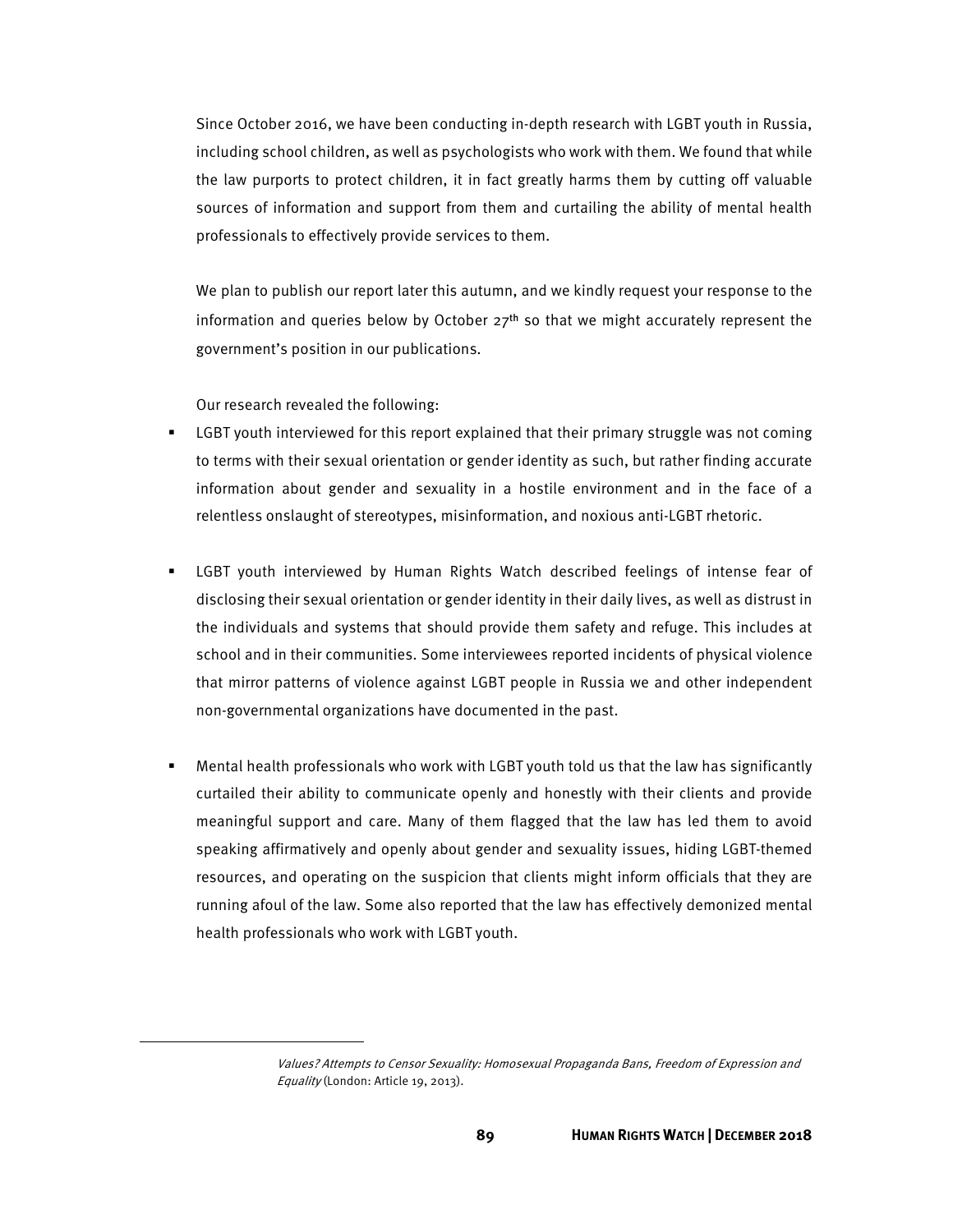We are also aware of multiple incidents in which the law has been used to punish free expression of sexual orientation and gender identity and curtail support initiatives for LGBT children. For example the prosecutions and conviction twice in 2015 of Elena Klimova, founder of the group Deti-404 and the administrator of the group's online activities, for violating the law. Deti-404 is a website that connects tens of thousands of LGBT youth to each other and to mental health support services that are crucial for their health and in some cases their survival. Roskomnadzor accused the group of engaging in activities involving "propaganda of nontraditional sexual relationships".

We share the concerns of other entities, such as the United Nations Committee on the Rights of the Child, that this law is not only discriminatory on its face, but also does the exact opposite of its intent. It does not protect children, but rather harms them. Last year, the European Court on Human Rights found the same in its ruling in the case of Bayev v. Russian Federation.

We kindly request your response to the following queries by October  $27^{th}$ :

- How does your ministry uphold principles of non-discrimination with regard to access to mental health care?
- How does your ministry protect mental health providers who work with marginalized and stigmatized communities, such as LGBT people, including children?

Sincerely yours,

Hugh Williams

Hugh Williamson Director, Europe and Central Asia Division Human Rights Watch

Nichardonherek

Michael Garcia Bochenek Senior Counsel, Children's Rights Division Human Rights Watch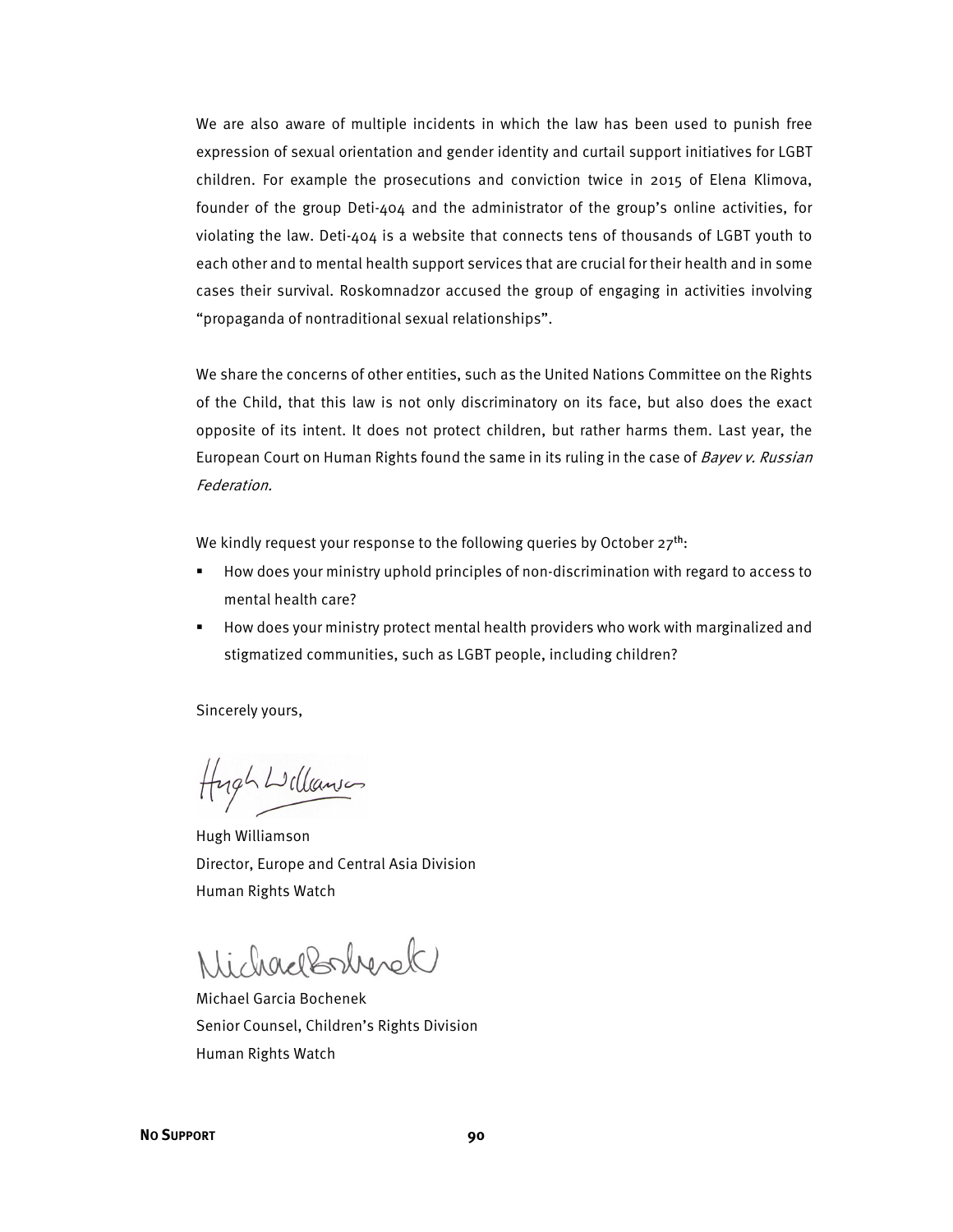## **Appendix 3: Response from Ministry of Education**

November 9, 2018

Dear [Human Rights Watch],

The Department for the Protection of Children's Rights (henceforth Department) has considered your appeal as part of its jurisdiction.

In accordance with the Regulation on the Ministry of Education of the Russian Federation, approved by decree of the Government of the Russian Federation July 28, 2018 No. 884, the Ministry is a federal body of the executive branch responsible for developing and implementing public policy and regulations in the field of general education, secondary vocational education, additional education of children and adults, upbringing, custody and guardianship in relation to minor citizens, social support and social protection, as well as provision of government services and management of state property related to general education, secondary vocational education and related supplementary vocational education, vocational training additional education of children and adults and upbringing. In accordance with Article 5 of the Federal Law of December 29, 2012 № 273 "On Education in the Russian Federation" every person is guaranteed the right to receive an education, regardless of gender, race, nationality, language, origin, property, social and official positions, place of residence, attitude to religion, beliefs, membership of public associations, as well as any other circumstances.

The Ministry of Education of Russia is also responsible for the development of efforts to foster well balanced and socially responsible individuals, based on the spiritual and moral values of the people of the Russian Federation, and historic and national-culture traditions.

The Ministry of Education of Russia is gradually introducing federal state educational standards (hereinafter - FSES) of primary general, basic general and secondary general education, which are focused on promoting various personal characteristics, including awareness and acceptance of their traditional family values and awareness of the responsibility towards the family, society, state and humanity.